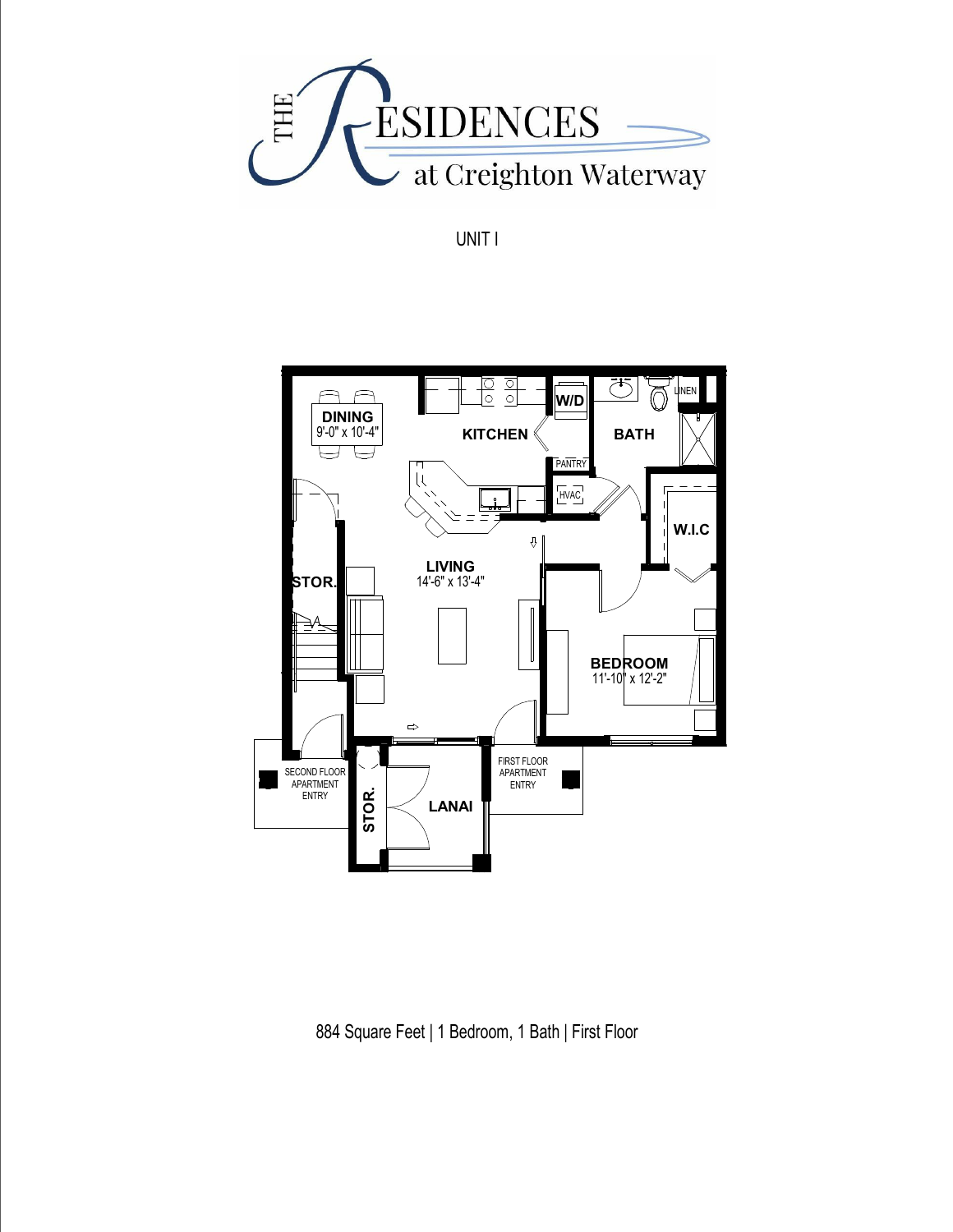

UNIT I (ADA)



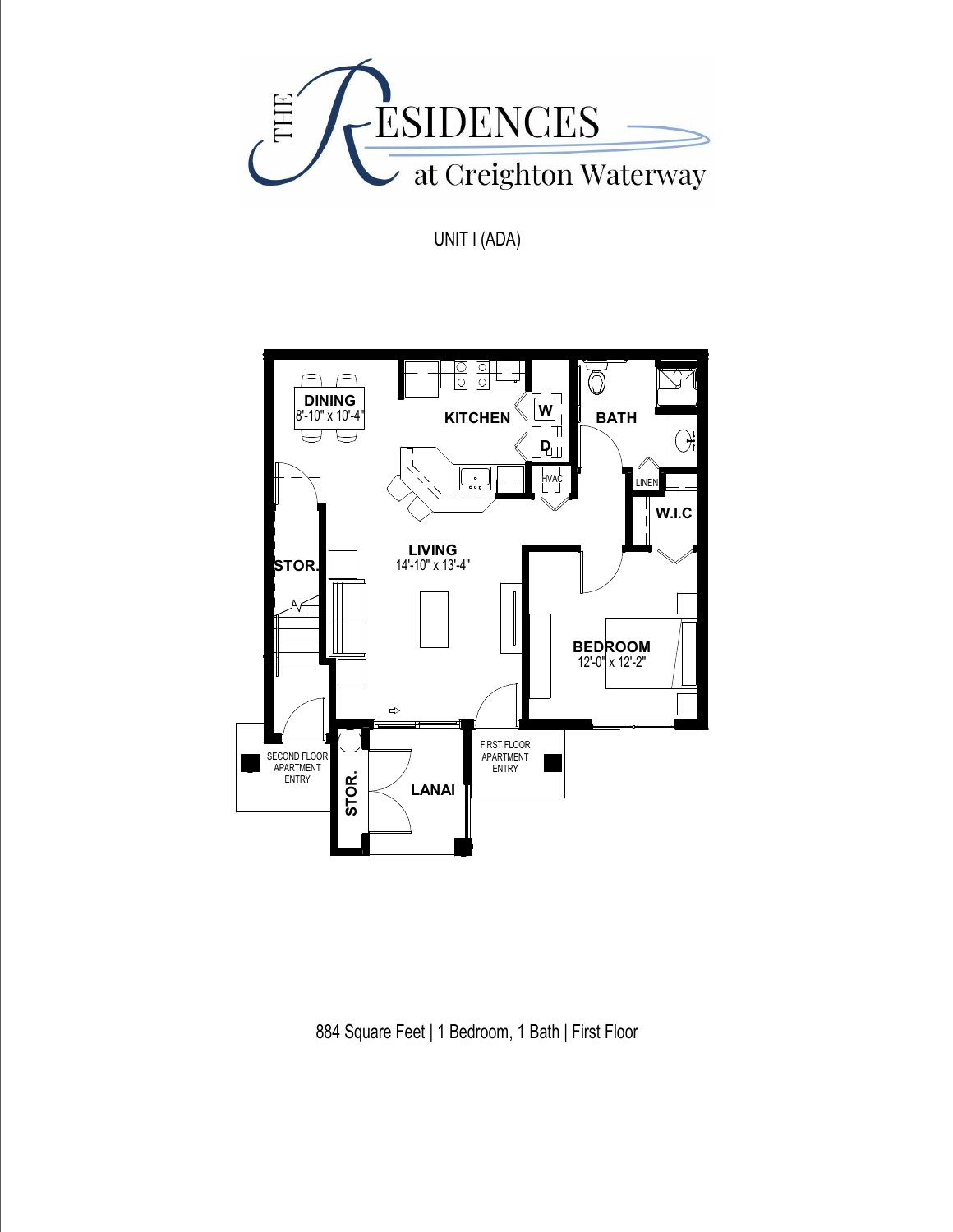

UNIT I



946 Square Feet | 1 Bedroom, 1 Bath | Second Floor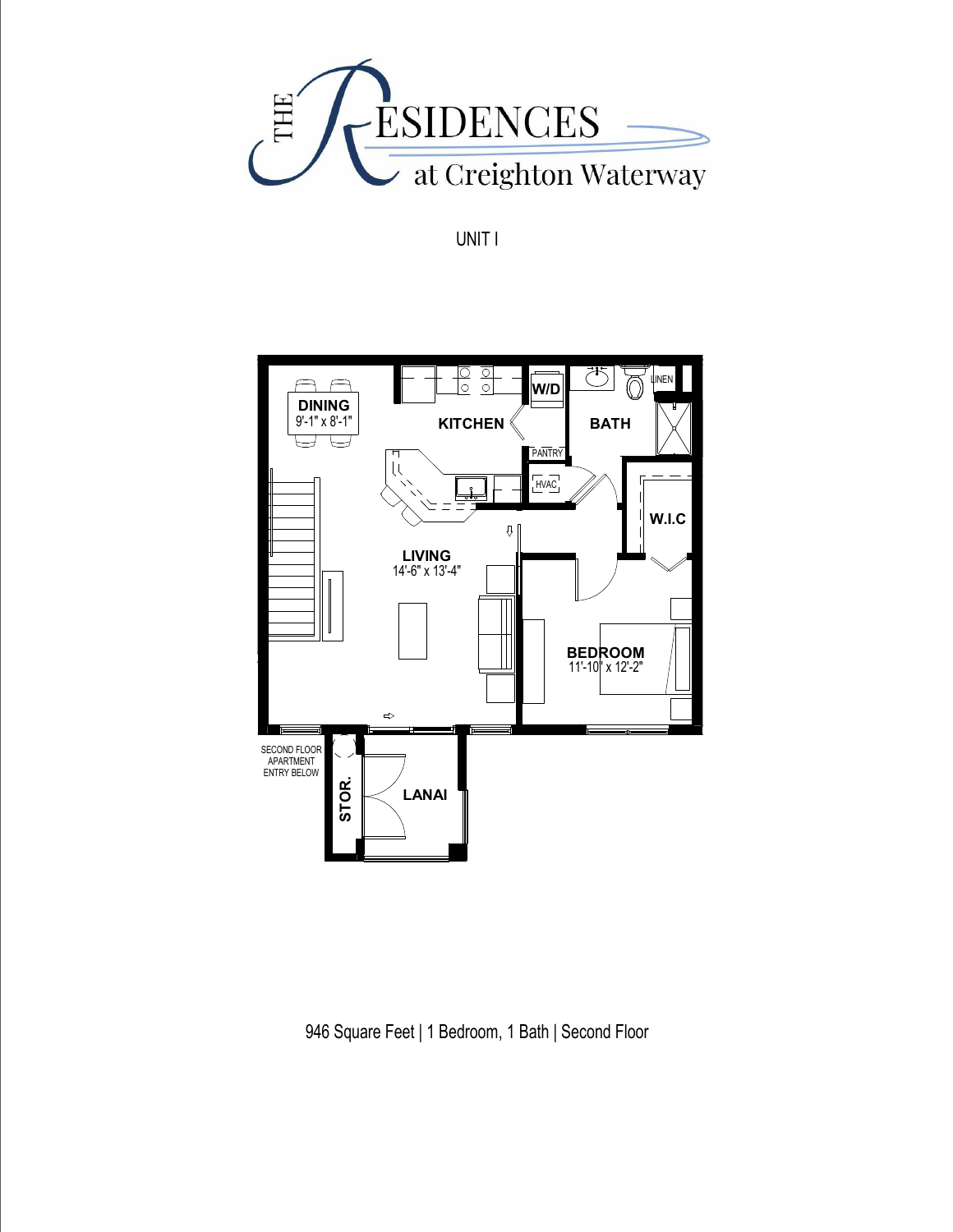

UNIT IIA



1,129 Square Feet | 2 Bedroom, 2 Bath | First Floor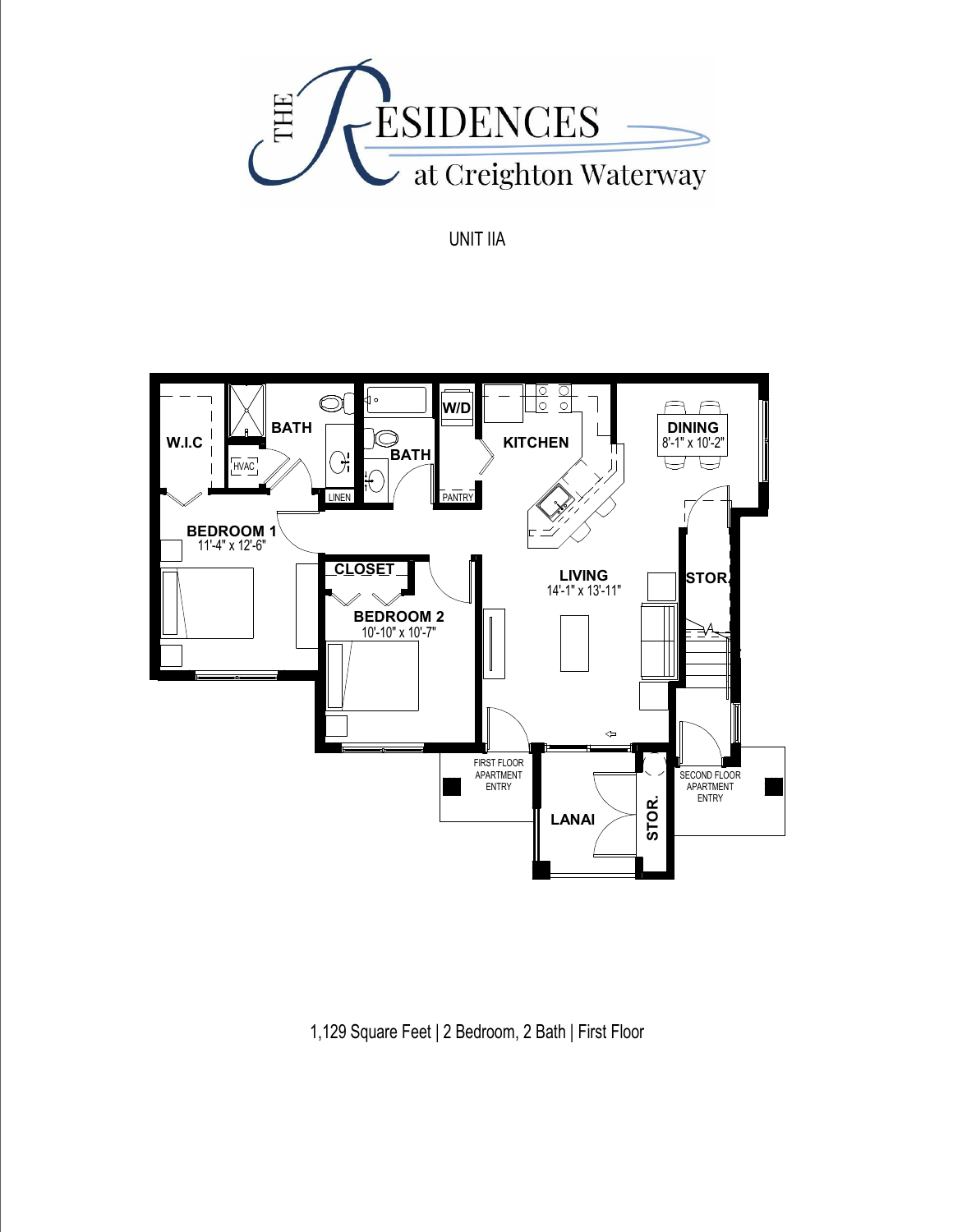

UNIT IIA



1,191 Square Feet | 2 Bedroom, 2 Bath | Second Floor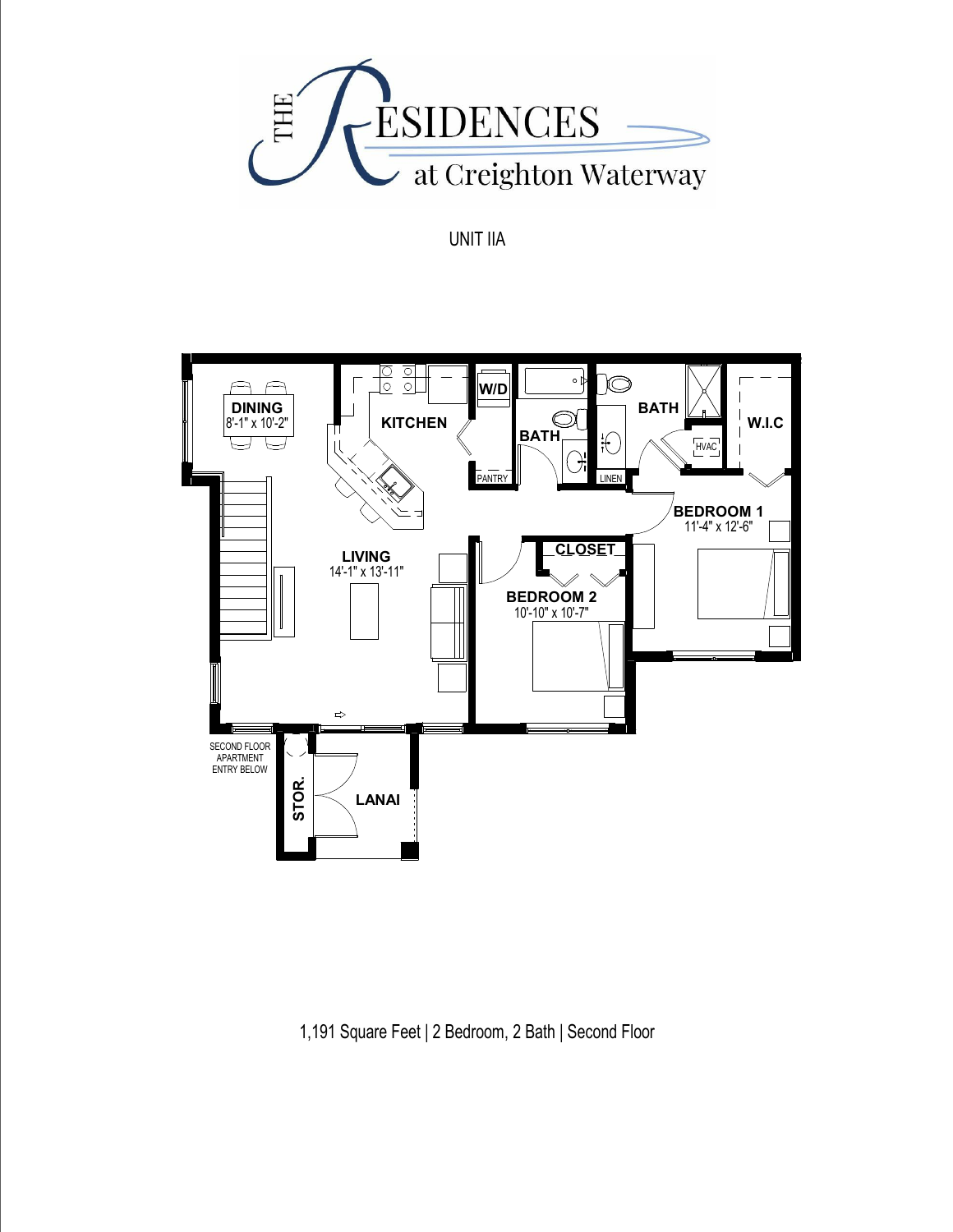

UNIT IIB



1,129 Square Feet | 2 Bedroom, 2 Bath | First Floor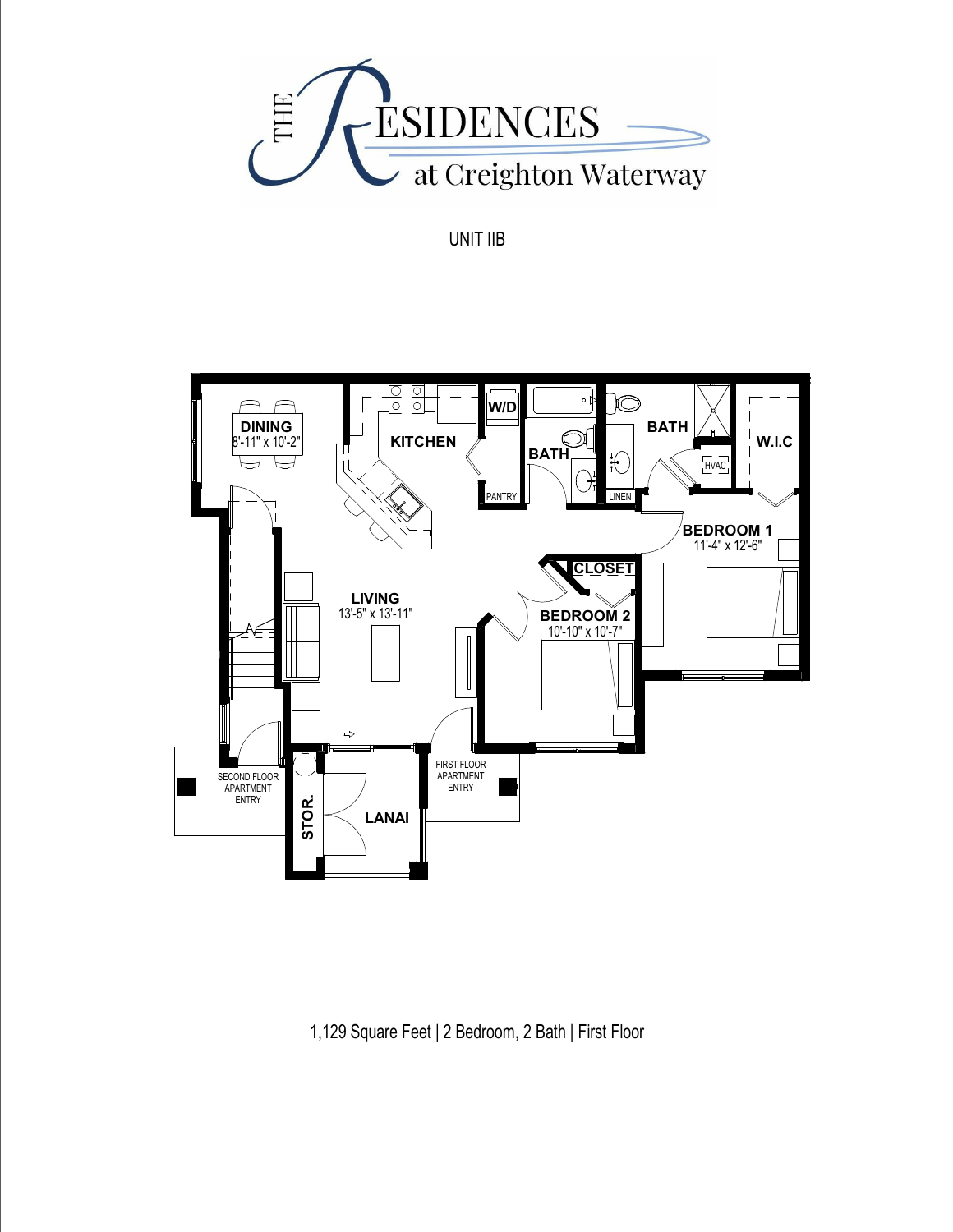

UNIT IIB (ADA)



1,129 Square Feet | 2 Bedroom, 2 Bath | First Floor